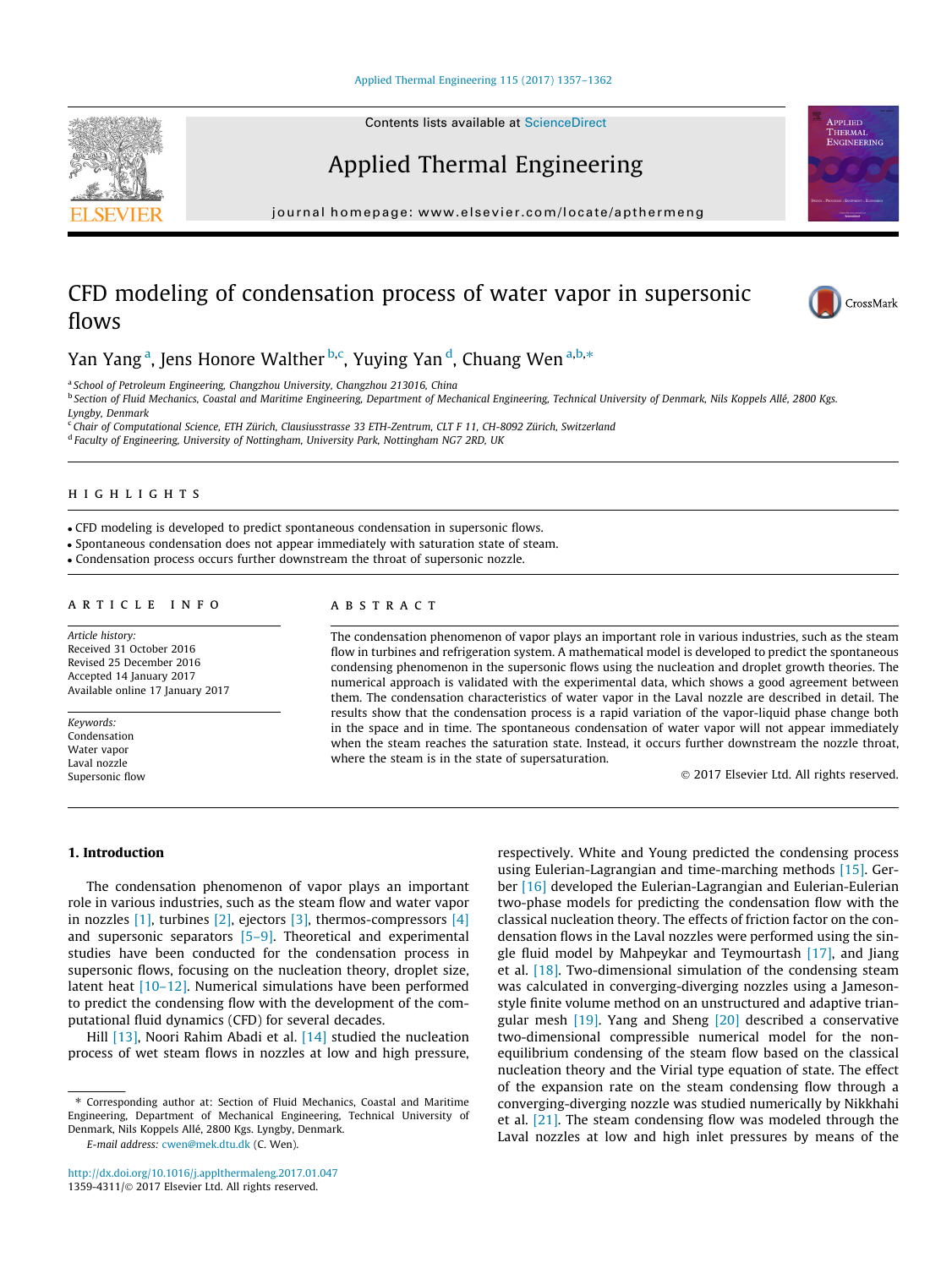single-fluid model  $[22]$ . The Eulerian-Eulerian approach was adopted for modeling the condensing steam flow, and the simulation was conducted on the commercial ANSYS FLUENT 12.1 platform [\[23\]](#page-5-0).

The condensation phenomenon of water vapor in supersonic flows is still not understood very well as a result of the complex phase change process. Especially, the numerical simulation depends on various nucleation theories and droplet growth models. In this paper, the Euler-Euler two-phase flow model is developed to predict the spontaneous condensing phenomenon in the Laval nozzle. The modified internally consistent classic nucleation theory and Gyarmathy's droplet growth model are employed to perform the simulation cases. The numerical approach is validated with experimental data. The condensation process of water vapor is numerically analyzed in detail, including the nucleation rate, droplet numbers, droplet radius and droplet fraction.

### 2. Mathematical model

#### 2.1. Governing equations

For the water vapor condensation in a Laval nozzle, the fluid flow is governed by partial differential equations describing the conservation of mass, momentum and energy, as shown in Eqs.  $(1-3)$ .

$$
\frac{\partial \rho}{\partial t} + \frac{\partial (\rho u_j)}{\partial x_j} = S_m \tag{1}
$$

$$
\frac{\partial}{\partial t}(\rho u_i) + \frac{\partial}{\partial x_j}(\rho u_j u_i) = -\frac{\partial p}{\partial x_i} + \frac{\partial \tau_{ij}}{\partial x_j} + S_{u_i}
$$
(2)

$$
\frac{\partial}{\partial t}(\rho H) + \frac{\partial}{\partial x_j}(\rho u_j H + p) = -\frac{\partial}{\partial x_j}(\lambda_{eff} \frac{\partial T}{\partial x_j}) + \frac{\partial}{\partial x_j}(u_i \tau_{ij}) + S_{h_i}
$$
(3)

where  $\rho$ , u, p and H are the density, velocity, pressure and total enthalpy, respectively.  $\lambda_{\text{eff}}$  and T are the effective heat conductivity and temperature. The source terms,  $S_m$ ,  $S_{u_i}$ ,  $S_{h_i}$ , are needed in these equations to consider the effect of the condensation process.

Additionally, two transport equations are employed to describe the phase change process during the condensation of the water vapor. In this simulation, the conservation equations include the liquid fraction  $(Y)$  and droplet number  $(N)$ , which can be given by:

$$
\frac{\partial(\rho Y)}{\partial t} + \frac{\partial}{\partial x_j}(\rho Y u_j) = S_Y \tag{4}
$$

$$
\frac{\partial(\rho N)}{\partial t} + \frac{\partial}{\partial x_j}(\rho N u_j) = \rho J \tag{5}
$$

where the source term  $S_Y$  describes the condensation rate of the water vapor, and *J* is the nucleation rate, respectively.

The source term can be defined as follows:

$$
S_m = -S_Y = -\dot{m} \tag{6}
$$

$$
S_{u_i} = -\dot{m}u_i \tag{7}
$$

$$
S_{h_i} = -\dot{m}h_i \tag{8}
$$

$$
\dot{m} = \frac{4\pi r^{3}}{3} \rho J + 4\pi r^{2} \rho_{l} N \frac{dr}{dt}
$$
\n(9)

where  $\dot{m}$  is the condensation mass per unit vapor volume per unit time.  $\rho_l$  is the droplet density, r is the droplet radius.  $dr/dt$  is the growth rate of droplets. The r ⁄ is the Kelvin-Helmholtz critical droplet radius, which can be given by

$$
r^* = \frac{2\sigma}{\rho_l R_v T \ln(S)}\tag{10}
$$

where S is the super saturation ratio, defined as the ratio of vapor pressure to the equilibrium saturation pressure.

The nucleation rate, J, can be calculated by the internally consistent classic nucleation theory (ICCT) [\[24\],](#page-5-0) which predicts the nucleation process of the water vapor as follows:

$$
J = \frac{\zeta}{S} \frac{\rho_v^2}{\rho_l} \sqrt{\frac{2\sigma}{\pi m_v^3}} \exp\left(-\frac{16\pi}{3} \frac{\sigma^3}{k_B^3 T_v^3 \rho_l^2 (\ln S)^2}\right) \exp(\Theta) \tag{11}
$$

where  $\sigma$  is the liquid surface tension,  $m<sub>v</sub>$  is the mass of a vapor molecule,  $k_B$  is the Boltzmann's constant,  $T_v$  is the vapor temperature,  $\zeta$  is a correction factor,  $\Theta$  is a dimensionless surface tension.

$$
\Theta = \frac{\sigma a_0}{k_B T_v} \tag{12}
$$

where  $a_0$  is the molecular surface area.

The growth rate of droplets due to evaporation and condensation,  $dr/dt$ , is calculated by Gyarmathy's model by  $[25]$ ,

$$
\frac{dr}{dt} = \frac{\lambda_v (T_s - T_v)}{\rho_l h} \frac{(1 - r^*/r)}{\left(r + \frac{\sqrt{8\pi}}{1.5 Pr} \frac{\gamma}{\gamma + 1}l\right)}
$$
(13)

where  $\lambda_v$  is the heat conductivity coefficient of the vapor, h is the vapor specific enthalpy,  $T_s$  is the saturated steam temperature,  $\gamma$ is the vapor adiabatic exponent, Pr is the Prandtl number.

### 2.2. Turbulence model

Depending on the information required, different turbulence models can be applied for the numerical simulation of supersonic flows, from  $k$ - $\varepsilon$  model [\[26–28\]](#page-5-0), Shear Stress Turbulent (SST)  $k$ - $\omega$ [\[29\]](#page-5-0), Large Eddy Simulation (LES) to Direct Numerical Simulation (DNS). In this paper, the  $k$ - $\varepsilon$  turbulence model is used to predict the supersonic flows. The equations for the turbulence model are not documented here for brevity, but are however well documented elsewhere [\[30\].](#page-5-0)

## 2.3. Numerical schemes

The commercial package ANSYS FLUENT 17 is employed as the computational platform. The conservation equations (1)–(3) for vapor phase are directly solved in FLUENT, while the governing equations (4)–(13) for liquid phase and the source terms are performed with C code by the User-Defined-Scalar (UDS) and User-Defined-Function (UDF) interfaces. The SIMPLE algorithm [\[31\]](#page-5-0) is used to couple the velocity field and pressure. The second-order upwind scheme is adopted for an accurate prediction. The transient state solution is used in the numerical studies with a time step of  $10^{-6}$  s. The inlet conditions for the nozzle entrance are chosen from experimental tests including total pressure and total temperature. Since the flow is supersonic at the nozzle outlet, the pressure at the outlet does not influence the solution and is assigned an arbitrary low value. The convergence criterion for the relative residual of the continuity and all other dependent variables is set to  $10^{-3}$  and  $10^{-6}$ , respectively. The mass imbalance value is assigned as  $10^{-4}$  to ensure iteration convergence.

# 3. Results and discussion

The validation, verification and implementation of the numerical studies are conducted using the geometry and experimental data from the available literature by Moses and Stein [\[12\].](#page-5-0) In their studies, the Laval nozzle was employed to experimentally study the condensation process of water vapor in supersonic flows. The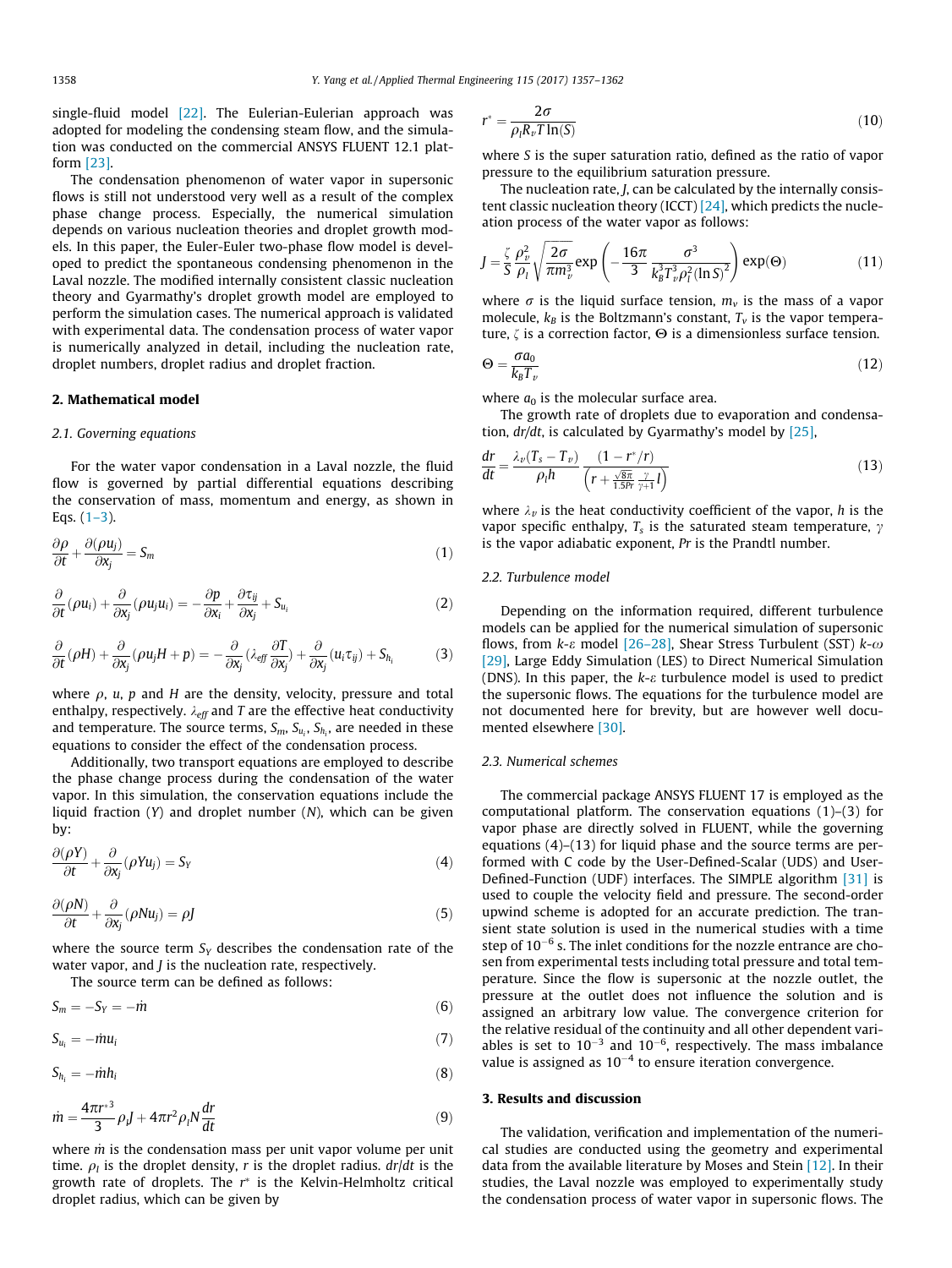nozzle throat is located at  $x = 82.2$  mm with the dimension of 10.0 mm (height)  $\times$  10.0 mm (depth). A sketch of the geometry of the Laval nozzle used in the experiments is described in Fig. 1. The subsonic part is composed of an arc with a radius of 53.0 mm, while the transonic and supersonic parts consist of an arc with a radius of 686.0 mm.

# 3.1. Grid independence tests

The grid density is one of the key factors that determines the accuracy of the numerical simulation. Three different densities of the structural grids are used to test the grid independence, including the coarse (8640 cells), medium (23,040 cells), fine (51,840 cells) and very fine (246,400) grids. The static pressure and temperature at the nozzle inlet for the simulations are 54702.17 Pa and 373.15 K, respectively. One of the condensation parameters, the nucleation rate, is selected to evaluate the effect of the grid density on the condensation simulation. The nucleation rate along the axis of the Laval nozzle is shown in Fig. 2. We can see that the nucleation rate calculated from the coarse grid significantly deviates from other cases, while the medium, fine and very fine grids represent similar results. Therefore, the grid system with 23,040 cells is used to conduct our simulations considering the computing accuracy and efficiency.

#### 3.2. Model validation

The static pressure is firstly compared between the numerical and experimental data at the inlet pressure of 54702.17 Pa and inlet temperature of 373.15 K. The numerical result of the static pressure is shown in Fig. 3, and the value at the central line is employed for the data validation. Fig. 4 depicts the dimensionless pressure, defined as the ratio of local static pressure to the inlet one, along the central axis of the Laval nozzle. We can see that the predicted onset of the condensation process at  $x = 104$  mm, occurs earlier than the experimental test at  $x = 107$  mm. The increase of the static pressure due to the condensing flow in the simulation is smaller than the experiments.

Then, the droplet fraction due to the condensation process is employed to validate the numerical model. The pressure and temperature at the nozzle inlet are 40050.04 Pa and 374.30 K, respectively. [Fig. 5](#page-3-0) shows the numerical and experimental data of the droplet fraction along the axis in the Laval nozzle. The numerical model predicts the droplet fraction in supersonic flows, although





Fig. 2. Effect of grid density on nucleation rate in supersonic flows.



Fig. 3. Numerical results of static pressure in the Laval nozzle.



Fig. 4. Numerical and experimental results of static pressure at the central line of the Laval nozzle.

almost all of the numerical results are less than the experimental data.

Generally, the numerical model is validated in detail by comparing the static pressure and droplet fraction during the condensation process in the Laval nozzle. The comparison results demonstrate that the numerical model can accurately capture the condensation process of the water vapor in the Laval nozzle.

#### 3.3. Condensation process

In this section, the condensation process of the water vapor is numerically calculated in the above mentioned Laval nozzle at the inlet pressure of 54702.17 Pa and temperature of 373.15 K, respectively. [Fig. 6](#page-3-0) shows the computational contours of the Mach Fig. 1. Geometry and size of the Laval nozzle. number in the Laval nozzle, and the detailed information at the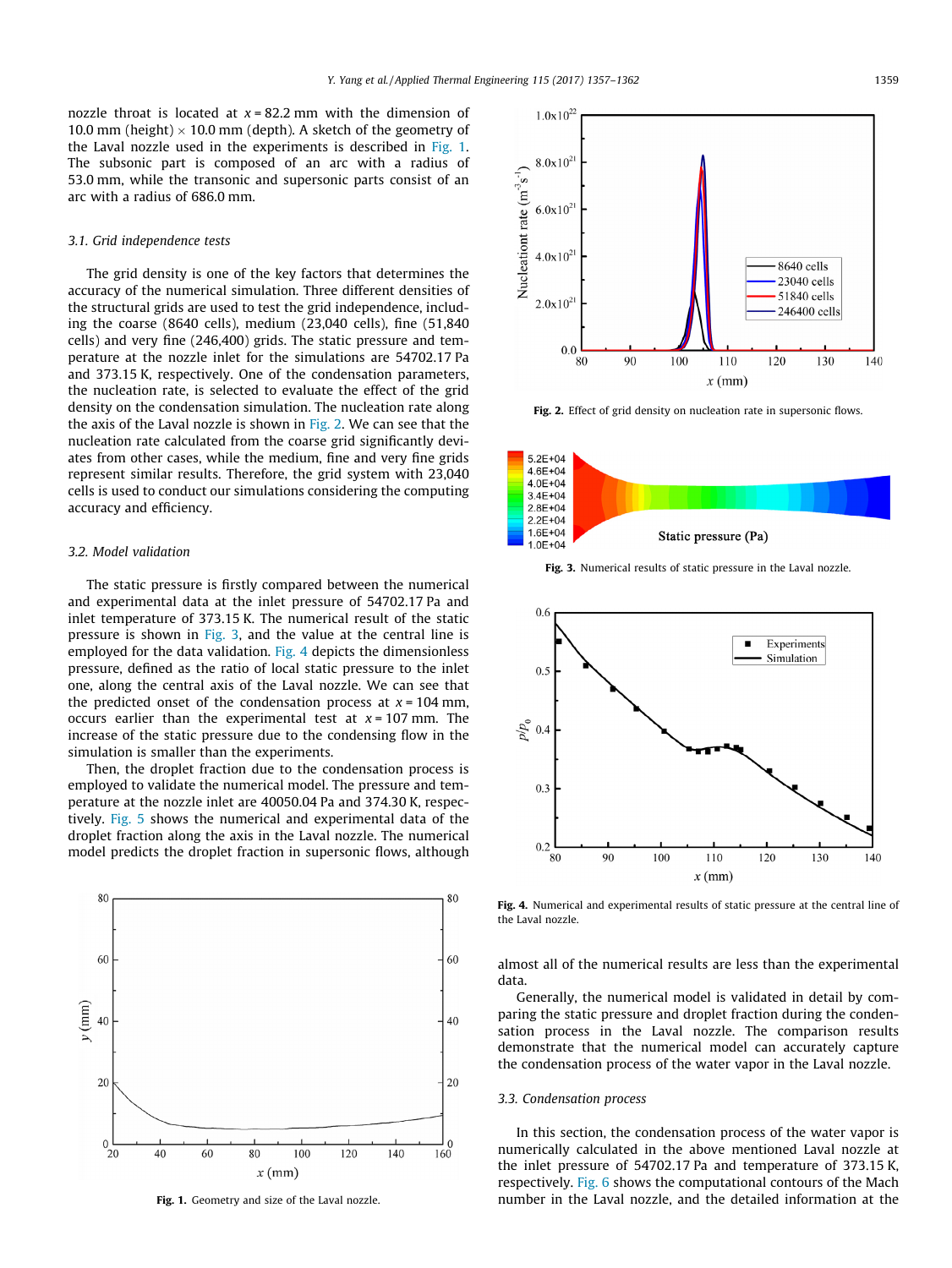<span id="page-3-0"></span>

Fig. 5. Numerical and experimental results of droplet fraction at the central line of the Laval nozzle.



Fig. 6. Mach number contours in the Laval nozzle.

center line is described in Fig. 7. It can be observed that the vapor accelerates to a supersonic speed and correspondingly results in the increase of the Mach number. However, the Mach number starts to decrease, when the spontaneous condensation of water vapor occurs. This can be explained that the change of the latent heat between the phase transition process from the vapor to liquid will heat the water vapor. After that, the steam expands again, and the Mach number increases in the diverging part of the Laval nozzle.

Figs. 8 and 9 show the degree of supercooling and nucleation rate during the water vapor condensation process. We can see that the supercooling degree increases constantly along with the vapor expansion, and it rapidly rises to the peak value of about 33 K in



Fig. 7. Mach number at the central line of the Laval nozzle.



Fig. 8. Degree of supercooling at the central line of the Laval nozzle.



Fig. 9. Nucleation rate at the central line of the Laval nozzle.

this case. In this condition, the steam is in an extremely nonequilibrium thermodynamic state, leading to the occurrence of the spontaneous condensation in a very short moment, which can be observed in Fig. 9. The degree of supercooling then suddenly decreases from 33 K to 2 K, which means that the condensation process has finished.

Fig. 9 obviously reflects the nucleation process of water vapor in supersonic flows. The nucleation process starts to occur approximately at x = 100 mm, and sharply rises from 0 to 7.2  $\times$  10<sup>21</sup> m<sup>-3</sup>  $s^{-1}$  in a very short time. It means that a massive number of condensation nuclei appear in the steam. In a short while, the nucleation rate drastically declines from peak to zero because of the decrease of the supercooling degree. It indicates that the water vapor will not spontaneously condense at once when the steam reaches the saturation state. On the contrary, the nucleation phenomenon occurs somewhere downstream the nozzle throat, and shows a rapid variation both in space and in time.

The distribution of the droplet numbers at the center line of the Laval nozzle is shown in [Fig. 10.](#page-4-0) The vapor molecules constantly collide with each other and coalesce, and continuingly produce the critical nucleus, when the spontaneous condensation starts to occur. Under this thermodynamic condition, a large number of droplets will appear when the condensation nucleus reaches a certain quantity and goes into the droplet growth process. The droplet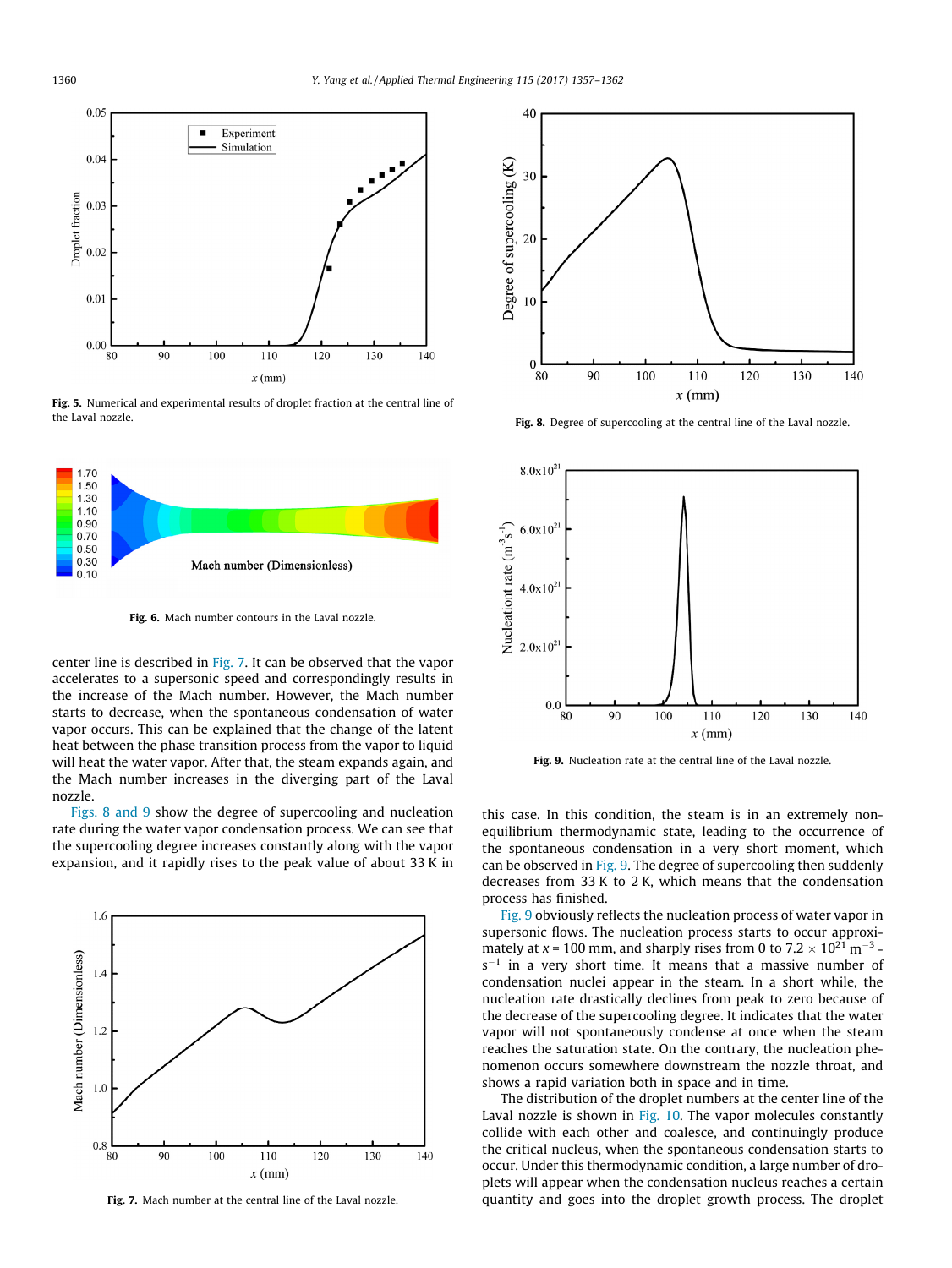<span id="page-4-0"></span>

Fig. 10. Droplet numbers at the central line of the Laval nozzle.

numbers also rapidly rise from 0 to  $1.12 \times 10^{17}$  in a very short distance due to the sharp process of the vapor nucleation. Then, the steam is almost back to the equilibrium state because of the decrease of the supercooling degree. At that moment, no new condensation nucleui appear and the droplet number remains effectively unchanged.

Figs. 11 and 12, respectively, show the radius and mass fraction of the droplet at the center line of the Laval nozzle. The large numbers of vapor molecules are able to aggregate on the droplet surface, when the nucleation rate and droplet numbers reach the peak. The radius and mass fraction of the droplet also begin to rapidly increase as a result of the large number of the condensing nuclei and droplet numbers. It also can be seen that the increase of the droplet mass fraction lags behind the change of the droplet radius by comparing Figs. 11 and 12. It means that the droplet radius changes in the first place and then the droplet fraction grows dramatically. Combining [Figs. 8 and 9,](#page-3-0) we also find that the vapor molecules can still continue to aggregate on the droplet surface due to the supercooling degree at about 2 K, when the droplet number remains unchanged. Therefore, the radius and mass fraction of the droplet increase continuously till the nozzle outlet as a result of the state of supersaturation.



Fig. 11. Droplet radius at the central line of the Laval nozzle.



Fig. 12. Droplet fraction of at the central line of the Laval nozzle.

#### 4. Conclusions

The condensation process of water vapor in the Laval nozzle is simulated numerically with the nucleation and droplet growth theories. The results show that the latent heat is released to heat into the vapor phase during the spontaneous condensation, leading to the jump of the condensing parameters. The degree of supercooling can reach a maximum value of about 33 K and correspondingly the spontaneous condensation occurs in a very short time. The droplet numbers also rapidly rise from 0 to  $1.12 \times 10^{17}$  in a very short moment. Then, the radius and mass fraction of the droplet also begin to increase continuously till the nozzle outlet as a result of the supercooling degree at about 2 K.

# Acknowledgements

This work was supported in part by the Natural Science Foundation of Jiangsu Province, China (No. BK20150270), and the General Program of Natural Science Research Project of Jiangsu Province Universities and Colleges (No. 15KJB440001). C. Wen acknowledges the support of the H.C. Ørsted fellowship co-funded by Marie Curie Actions at the Technical University of Denmark, DTU.

#### References

- [1] [S.J. Keisari, M. Shams, Shape optimization of nucleating wet-steam flow nozzle,](http://refhub.elsevier.com/S1359-4311(17)30298-3/h0005) [Appl. Therm. Eng. 103 \(2016\) 812–820.](http://refhub.elsevier.com/S1359-4311(17)30298-3/h0005)
- [2] [Y. Patel, G. Patel, T. Turunen-Saaresti, Influence of turbulence modelling on](http://refhub.elsevier.com/S1359-4311(17)30298-3/h0010) [non-equilibrium condensing flows in nozzle and turbine cascade, Int. J. Heat](http://refhub.elsevier.com/S1359-4311(17)30298-3/h0010) [Mass Transfer 88 \(2015\) 165–180.](http://refhub.elsevier.com/S1359-4311(17)30298-3/h0010)
- [3] [N. Sharifi, M. Boroomand, M. Sharifi, Numerical assessment of steam](http://refhub.elsevier.com/S1359-4311(17)30298-3/h0015) [nucleation on thermodynamic performance of steam ejectors, Appl. Therm.](http://refhub.elsevier.com/S1359-4311(17)30298-3/h0015) [Eng. 52 \(2013\) 449–459](http://refhub.elsevier.com/S1359-4311(17)30298-3/h0015).
- [4] [S.M.A. Noori Rahim Abadi, R. Kouhikamali, K. Atashkari, Non-equilibrium](http://refhub.elsevier.com/S1359-4311(17)30298-3/h0020) [condensation of wet steam flow within high-pressure thermo-compressor,](http://refhub.elsevier.com/S1359-4311(17)30298-3/h0020) [Appl. Therm. Eng. 81 \(2015\) 74–82.](http://refhub.elsevier.com/S1359-4311(17)30298-3/h0020)
- [5] [C. Wen, A. Li, J.H. Walther, Y. Yang, Effect of swirling device on flow behavior in](http://refhub.elsevier.com/S1359-4311(17)30298-3/h0025) [a supersonic separator for natural gas dehydration, Sep. Purif. Technol. 168](http://refhub.elsevier.com/S1359-4311(17)30298-3/h0025) [\(2016\) 68–73.](http://refhub.elsevier.com/S1359-4311(17)30298-3/h0025)
- [6] [C. Wen, Y. Yang, J.H. Walther, K.M. Pang, Y. Feng, Effect of delta wing on the](http://refhub.elsevier.com/S1359-4311(17)30298-3/h0030) [particle flow in a novel gas supersonic separator, Powder Technol. 304 \(2016\)](http://refhub.elsevier.com/S1359-4311(17)30298-3/h0030) [261–267](http://refhub.elsevier.com/S1359-4311(17)30298-3/h0030).
- [7] [Y. Yang, A. Li, C. Wen, Optimization of static vanes in a supersonic separator for](http://refhub.elsevier.com/S1359-4311(17)30298-3/h0035) [gas purification, Fuel Process Technol. 156 \(2017\) 265–270.](http://refhub.elsevier.com/S1359-4311(17)30298-3/h0035)
- [Y. Yang, C. Wen, CFD modeling of particle behavior in supersonic flows with](http://refhub.elsevier.com/S1359-4311(17)30298-3/h0040) [strong swirls for gas separation, Sep. Purif. Technol. 174 \(2017\) 22–28.](http://refhub.elsevier.com/S1359-4311(17)30298-3/h0040)
- [9] [Y. Yang, C. Wen, S. Wang, Y. Feng, P. Witt, The swirling flow structure in](http://refhub.elsevier.com/S1359-4311(17)30298-3/h0045) [supersonic separators for natural gas dehydration, RSC Adv. 4 \(2014\) 52967–](http://refhub.elsevier.com/S1359-4311(17)30298-3/h0045) [52972.](http://refhub.elsevier.com/S1359-4311(17)30298-3/h0045)
- [10] [S. Dykas, M. Majkut, M. Strozik, K. Smołka, Experimental study of condensing](http://refhub.elsevier.com/S1359-4311(17)30298-3/h0050) [steam flow in nozzles and linear blade cascade, Int. J. Heat Mass Transfer 80](http://refhub.elsevier.com/S1359-4311(17)30298-3/h0050) [\(2015\) 50–57](http://refhub.elsevier.com/S1359-4311(17)30298-3/h0050).